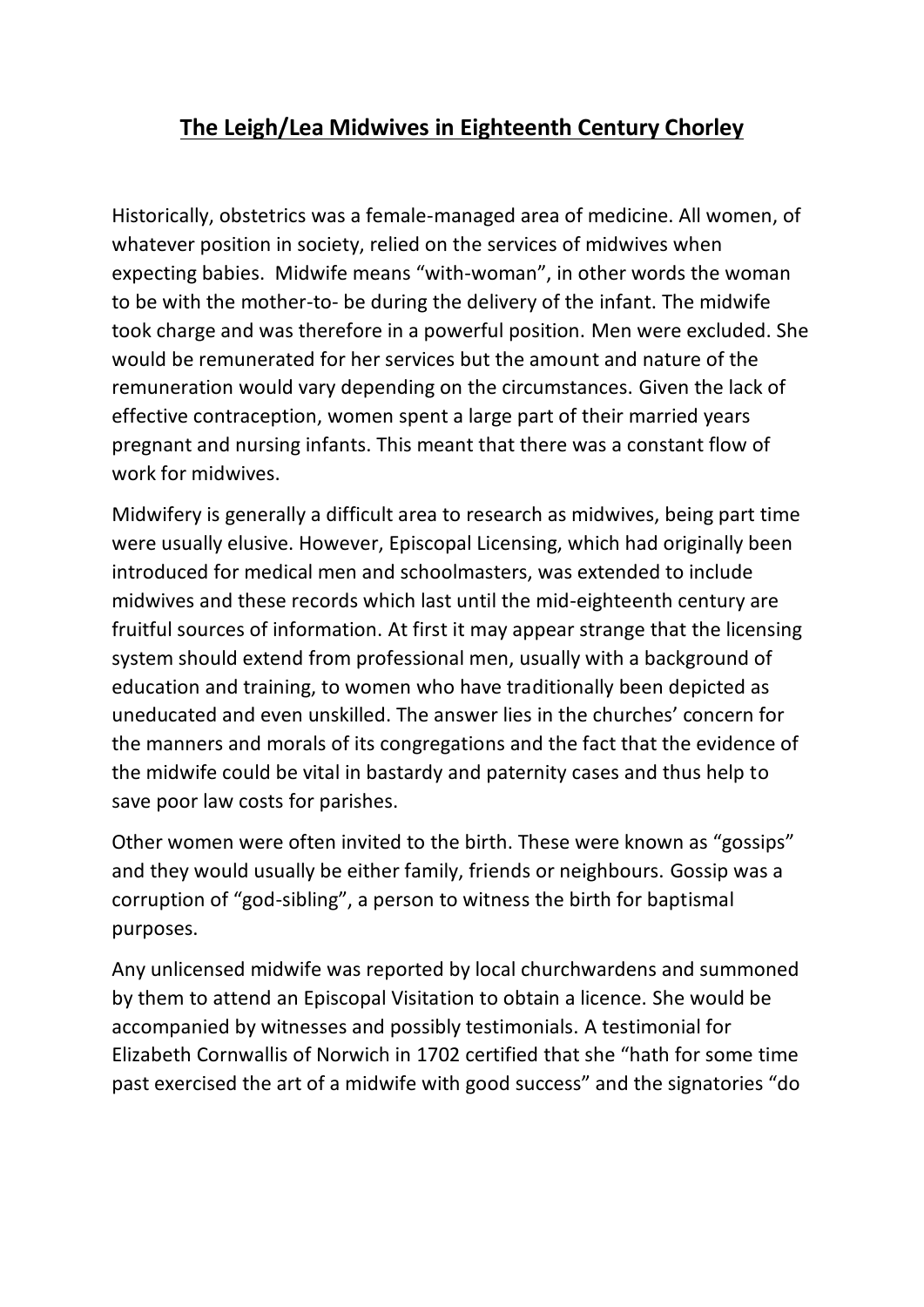further esteem her to be a woman of good judgement in the said art, and well qualified to practise the same." <sup>1</sup>

As with the records of medical practitioners, it is quite likely that records do not fully cover non-conformists and Roman Catholics. However, there appears slightly more formality in the licensing of midwives than medical practitioners. Although by the very nature of their work and the size of the communities they served, midwifery was practised by part-timers, probably some had a wider practice than others, and it would be these who would be licensed. Even so, they would hardly be overworked: Adrian Wilson in his study of midwifery in the Diocese of Ely suggested an average of one birth per midwife per month. Eighteenth century Chorley was a small town with a population of a few hundred so a licensed midwife's workload would not have been great.

It appears that Chorley may have been served by one family of midwives throughout the eighteenth century. This would not be unusual, as although midwifery was largely learned through experience, daughters often picked up the practice from their mothers. In Chorley an Anna Leigh (Lea) was practising between 1701 and 1725. In 1738 Elizabeth Leigh (Lea) was listed twice in the Chester Diocesan records, either as the same or a different person, and was listed again in  $1747<sup>2</sup>$ . The practice of Episcopal Licensing died out in the second half of the century, but in a 1793 trade directory, Nancy Lee was listed as a Chorley midwife<sup>3</sup>. The background of the Leigh family is difficult to ascertain. The original Anna Leigh may well have been the wife of a relatively prosperous "husbandman", Joseph Leigh. Ann Leigh was recorded as being buried in Chorley on 27th September 1726, and her husband later that year on 5th December. The inventory to the will of Joseph Leigh, drawn up on 7 December 1726 is quite impressive, totalling £184-6s-2d, including £29 owed to him and a leasehold property valued at £100. It would appear therefore, that if this was husband of Anna the midwife, this was a prosperous family, and therefore the practice of midwifery was not needed for financial reasons, but possibly simply an inherited practice and/or a means of attaining/maintaining social status in the community. The origins of these early eighteenth-century Leighs are not

<sup>&</sup>lt;sup>1</sup> Quoted in The Making of Man-midwifery Childbirth in England 1660-1770" by Adrian Wilson. 1995. Cambridge Mass. P 31.

<sup>2</sup> Chester Diocese Call and Correction Books.

<sup>&</sup>lt;sup>3</sup> The Universal British Directory of Trade and Commerce. Vol.2. 1793. London.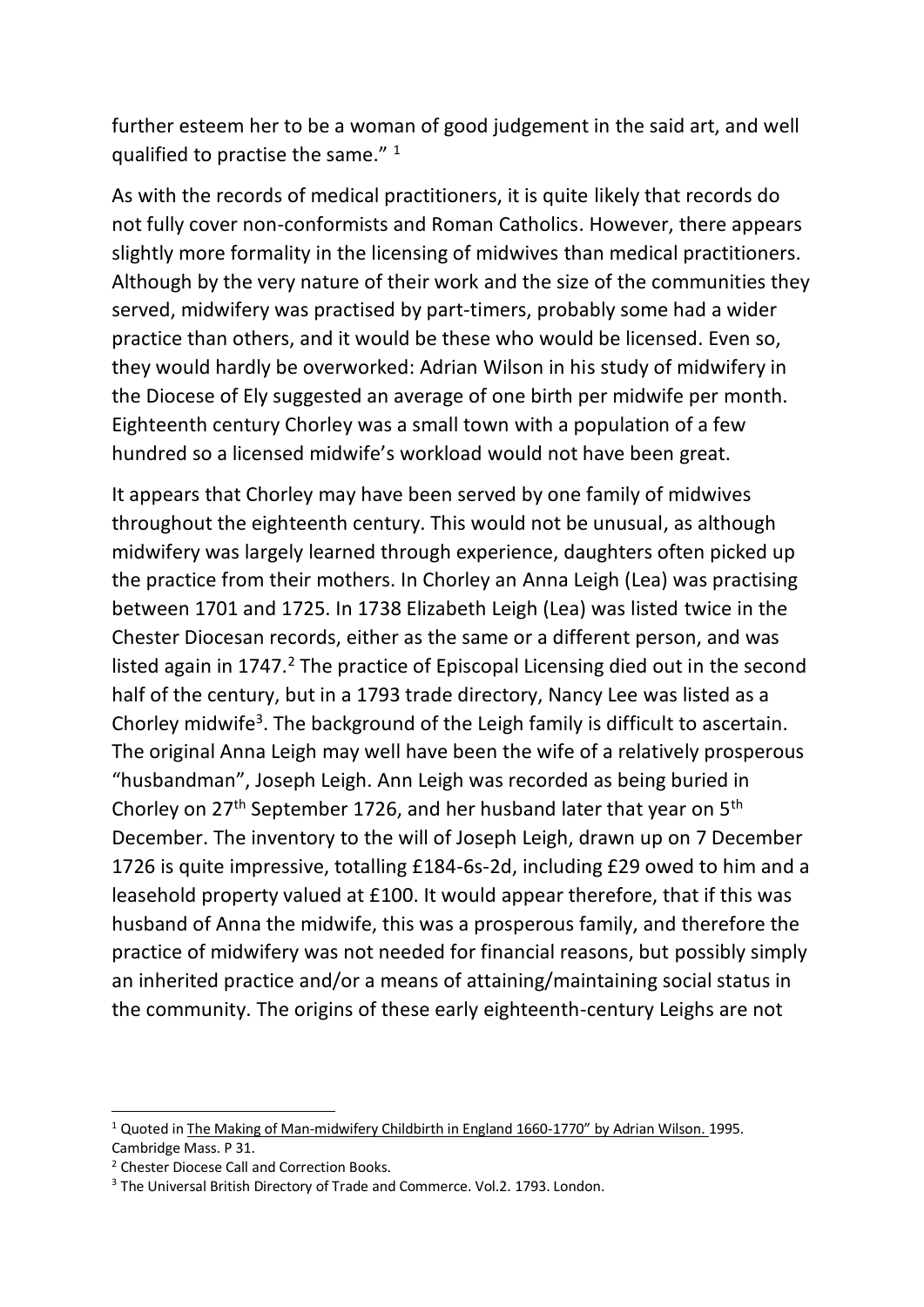known, although it is tantalising to note that Quarter Session records from 1701 and 1704 record a Martha Leigh, midwife in Manchester and Ormskirk. 4

There is a Leigh family memorial in St. Laurence's, the parish church in Chorley, which records three generations of the family in the eighteenth century.

"Sacred to the memory of EDMUND LEIGH who died Nov 12 1762 aged 76 years also of CATHERINE his wife who died Feb 3 1775aged 86 years. Also WILLIAM LEIGH, the son of E & C LEIGH who died March 6 1779 aged 49 also MARY wife of the above WILLIAM who died April 29<sup>th</sup> 1785.

Also of MARY LEIGH the daughter of WILLIAM and ANN LEIGH who died 1792 aged 4 months. Also of WILLIAM son of WILLIAM and ANN who died 1795 aged 2 and also WILLIAM 2<sup>nd</sup> son of WILLIAM and ANN who died 1801 aged 6 days.

Also ANN the wife of WILLIAM LEIGH (the son of WILLIAM and MARY) who died 1802 aged 44. Also of WILLIAM son of WILLIAM and MARY who died April 16<sup>th</sup> 1817 aged 59 years and EDMUND son of WILLIAM and MARY who died 4 June 1817 aged 62 years."

In the latter half of that century, William and Edmund Leigh were major figures in the cotton trade in the town, and owned land and property in other townships, with mining and quarrying interests. They took an active part in the affairs of the town through membership of the Vestry and supported Enclosure. Evidence of their social network can be seen in the number of wills of Chorley gentlemen and businessmen where Edmund and William Leigh are mentioned as executors. When parts of the Weld estate were sold off (originally half of the manor of Chorley), they were buyers. The 1801 Land Tax Assessment shows that Edmund and William owned Nancy Leigh's farm. This was described in Thomas Weld's sale of 1797 to be over 8 acres, a messuage and tenement, leased by Ann Leigh**. (**Nancy Lee in 1781 and Nancy Leigh in 1791 Land Tax Assessments.)

As mentioned earlier, Nancy Lee was listed as a midwife in the 1793 directory. In 1782 Nancy Leigh was double-assessed for Land Tax, possibly indicating that she was a Catholic. She served as Overseer in Chorley from 1791-94. In the Land Tax Assessment of 1791, and as well as being a Weld tenant, Miss Leigh was listed as a property owner (Stoops). Ann Leigh died in 1805, and was

<sup>4</sup> QSP/860/56 Ormskirk -- relief for Martha Leigh, midwife, aged 75. c1701. QSP/909/2 Manchester -- relief for Martha Leigh, midwife. c1704. QSP/909/3 Manchester -- relief for Martha Leigh, midwife. c1704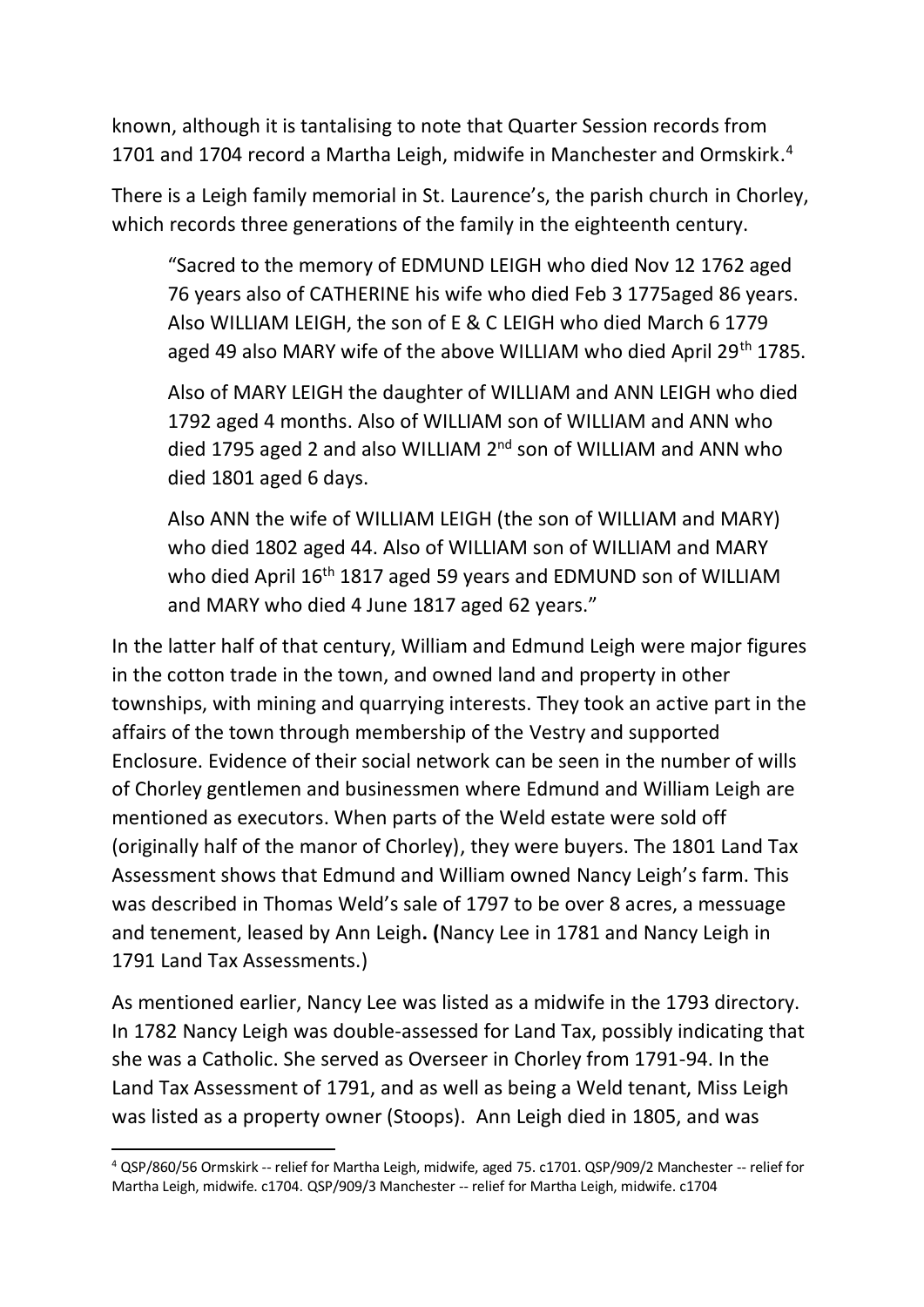buried on 15 March. Her will described her as a spinster and her estate was valued between £40 - £100. Ann Leigh was clearly an independent woman of means and stature, and just as Edmund and William re-enforced their social network through executorship of wills, Ann did the same though her practice of midwifery.

The fact that no other midwife has been identified in Chorley in the eighteenth century other than with the name Leigh or a variation thereof must surely indicate a family practice.

No similar family association has been found in the neighbouring township, although there do appear to be long-serving midwives. In particular, Elizabeth Finch was notable having apparently served Rivington and Coppull (townships several miles apart). She was licensed in 1725 and having been widowed, married Henry Ellison of Standish in 1729,<sup>5</sup> and was still listed as a midwife in Standish in 1747.<sup>6</sup> Standish appears to have had several midwives licensed and active at the same time, particularly in 1747, but this may simply reflect the keenness of the local churchwardens.

The only other local township which had licensed midwives was Leyland, which has two in 1728 and one in 1742. The latter, Ann Ellat, had obtained a licence the previous year.<sup>7</sup> Her husband, like that of Ann Leigh, was a fairly prosperous man; he was a mason and on his death in 1771 left to his wife " yearly rents and profits of all those my lands, houses and tenements situate in Leyland."<sup>8</sup>

The information that we have about the Leigh midwives and Ann Ellat hardly conforms to stereotypical images of filthy, drink-sodden and poverty-stricken old crones which has so coloured the image of the pre-twentieth century midwife. They were women of "middling status" either the spouse of a yeoman, or a property owner herself who undertook her duties as a social responsibility or a charitable service. Early nineteenth century trade directories covering Chorley do not list any midwives. However, that does not mean that the practice of women such as Ann Leigh did not continue.

Over such a distance in time, it is impossible to evaluate the technical competence of these midwives. The evidence that some plied their skills for many years must indicate a degree of consumer satisfaction. However, the

<sup>5</sup> Standish Parish Registers

<sup>6</sup> Call and Correction Books Op.Cit.

 $<sup>7</sup>$  Ibid.</sup>

<sup>8</sup> Chester Wills.